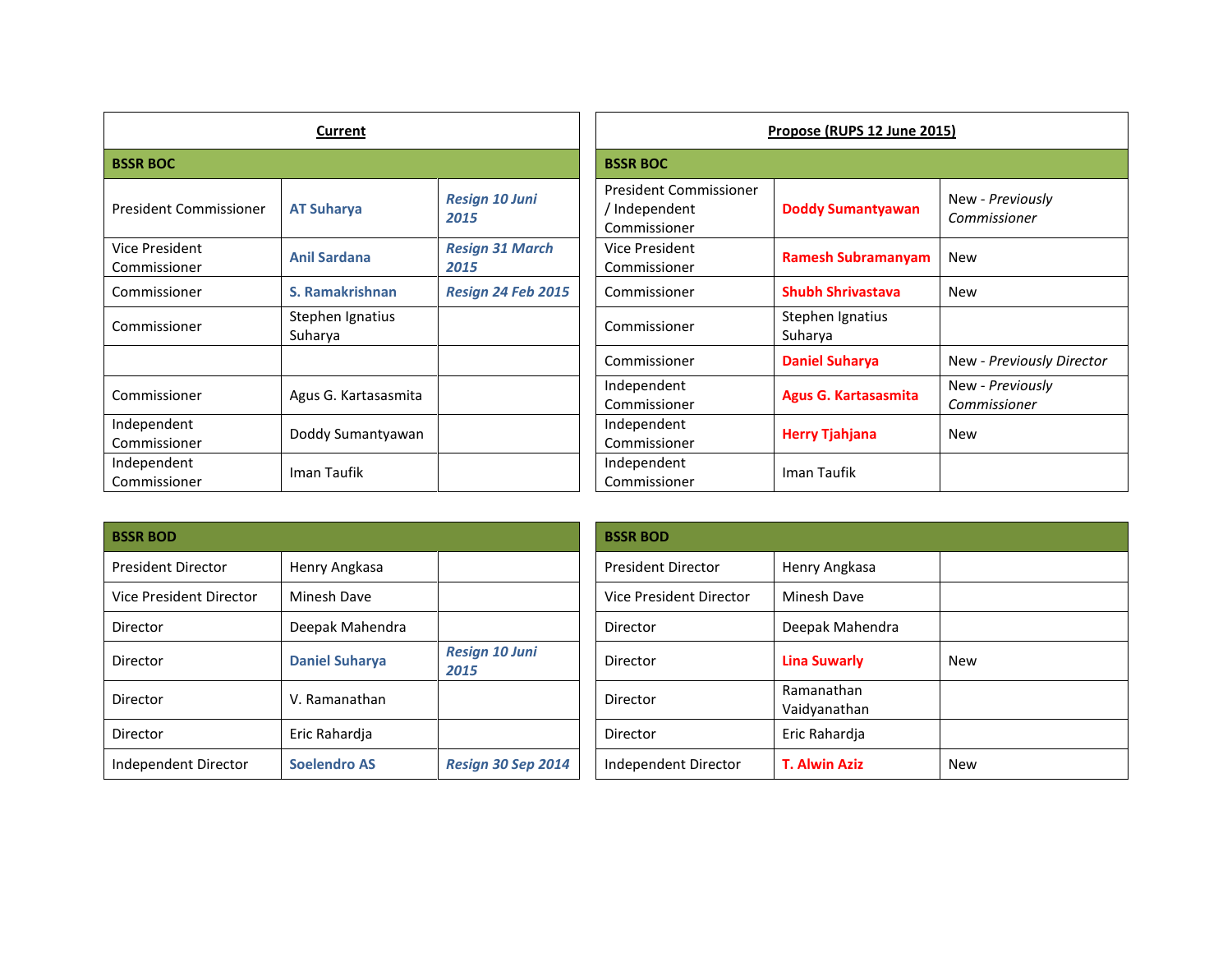## **CURRICULUM VITAE NOMINATED MEMBER OF BOARD OF DIRECTORS OR BOARD OF COMMISSIONERS PT BARAMULTI SUKSESSARANA TBK**

| <b>RAMESH SUBRAMANYAM</b>                                                                                                                                                                                                                                                                                                                                                                                                                                                                                                                                                                                                                                                             | <b>SHUBH SHRIVASTAVA</b>                                                                                                                                                                                                                                                                                                                                                                                                                                                                                                                    | <b>HERRY TJAHJANA</b>                                                                                                                                                                                                                                                                                                                                                                                                                                                                                                                                                                                   |
|---------------------------------------------------------------------------------------------------------------------------------------------------------------------------------------------------------------------------------------------------------------------------------------------------------------------------------------------------------------------------------------------------------------------------------------------------------------------------------------------------------------------------------------------------------------------------------------------------------------------------------------------------------------------------------------|---------------------------------------------------------------------------------------------------------------------------------------------------------------------------------------------------------------------------------------------------------------------------------------------------------------------------------------------------------------------------------------------------------------------------------------------------------------------------------------------------------------------------------------------|---------------------------------------------------------------------------------------------------------------------------------------------------------------------------------------------------------------------------------------------------------------------------------------------------------------------------------------------------------------------------------------------------------------------------------------------------------------------------------------------------------------------------------------------------------------------------------------------------------|
| <b>VICE PRESIDENT COMMISSIONER</b>                                                                                                                                                                                                                                                                                                                                                                                                                                                                                                                                                                                                                                                    | <b>COMMISSIONER</b>                                                                                                                                                                                                                                                                                                                                                                                                                                                                                                                         | <b>INDEPENDENT COMMISSIONER</b>                                                                                                                                                                                                                                                                                                                                                                                                                                                                                                                                                                         |
| Ramesh Subramanyam is a graduate<br>- in<br>Commerce from Nagpur University. He is a<br>member of the Institute of Cost Accountants of<br>India & Institute of Company Secretaries of<br>India. He has also passed the CPA (Certified<br>of the<br>Public<br>Accountants)<br>examination<br>Institute<br>Certified<br>of<br>Public<br>American<br>Accountants (AICPA).                                                                                                                                                                                                                                                                                                                | Shubh Shrivastava, Executive Director & Chief<br><b>Executive Officer of Tata Power International Pte</b><br>Ltd., a wholly owned subsidiary of The Tata<br>Power Company Limited, has more than 35<br>years of experience in the Energy Sector (Power,<br>Oil & Gas). He has been instrumental in<br>expanding the global footprint of Tata Power<br>and has developed a number of power projects                                                                                                                                          | Herry Tjahjana is an Indonesian citizen<br>and he is a 1973 graduate of the<br>Indonesian Armed Forces Academy.<br>He received a Bachelor Degree in Political<br>Science from the Universitas Terbuka. He<br>was formerly the Commander of the<br>Military<br>Fourth<br>Regional<br>Command/Tanjung Pura (2003-2005) in                                                                                                                                                                                                                                                                                 |
| He has more than 23 years of experience in<br>diverse organisations like like Lloyds Steel<br>Limited, Hindustan Unilever Limited, Monsanto<br>India Limited and Siemens AG. After joining Tata<br>Power in 2007 he has held various positions<br>within Tata Power. He was Chief Financial Officer<br>for Coastal Gujarat Power Limited (Mundra<br>UMPP), Chief of Finance and Accounting for<br>Indian Subsidiaries of Tata Power and Financial<br>Controller of Tata Power before being appointed<br>as CFO of Tata Power. He is also on the board of<br>several other Tata Power Group Companies. He<br>is also the member of core committee of power<br>sector financing of CII. | outside of India. Prior to joining Tata Power, Mr.<br>Shrivastava has worked with organisations such<br>as NTPC, Essar Power, Enron and Shell. He has<br>rich experience in Business Development,<br>Project Development, Commercial, Project<br>Management,<br>Asset<br>Management,<br>Fuel<br>Management and Procurement in the Energy<br>Sector.<br>Mr. Shrivastava was a member of the CII<br>National Committee on Power in 2009-10 &<br>2010-11 and also of the CII Western Regional<br>Committee on Captive Power for several years. | Kalimantan, as well as the Commander of<br>Military<br>Ninth<br>Regional<br>the<br>Command/Udayana in Bali/West Nusa<br>Tenggara/East Nusa Tenggara (2005-<br>2006) and subsequently served as the<br>Chief of General Staff's Operations<br>Assistant at the Headquarters of the of<br>the Indonesian Army whereby his last<br>position was as the Vice Chief of Staff of<br>the Indonesian Army (2006-2008).<br>Herry is currently a Commisioner at PT<br>ATPK Resources Tbk (2012 - present) and<br>Bersama Tbk<br>Tower<br>PT.<br>the<br>as<br>Independent<br>$(2010 -$<br>Commissioner<br>present) |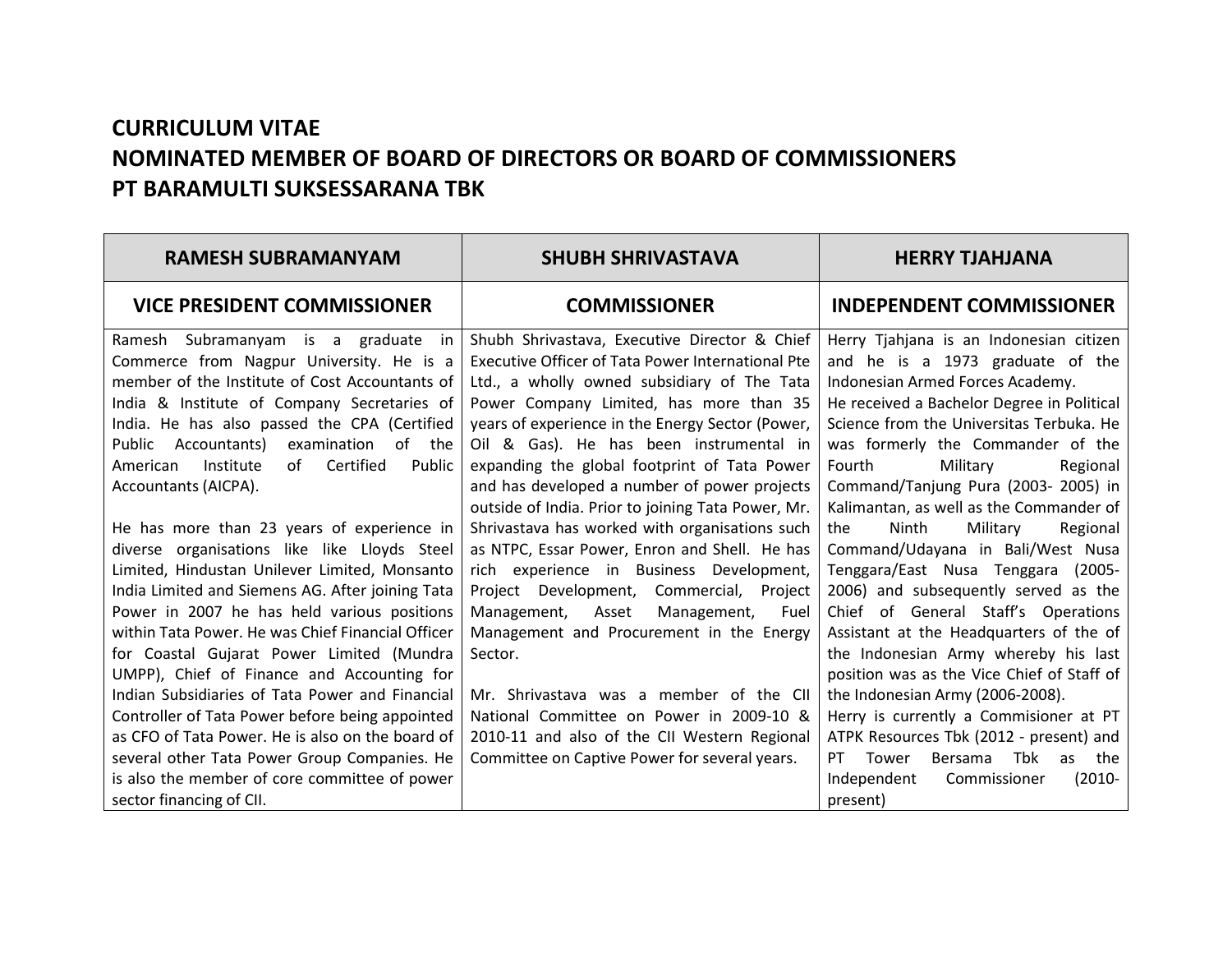| <b>LINA SUWARLY</b>                                                 | <b>TENGKU ALWIN AZIZ</b>                                              |
|---------------------------------------------------------------------|-----------------------------------------------------------------------|
| <b>DIRECTOR</b>                                                     | <b>INDEPENDENT DIRECTOR</b>                                           |
| Currently the CEO of Baramulti Group, Ms. Lina Suwarly is Baramulti | Mr. T. Alwin Aziz graduated with a degree in Economics majoring in    |
| Group's own homegrown top executive and the epitome of hardwork     | Accountancy from the University of North Sumatera, Medan in 1968.     |
| and mastery of the (coal) business.                                 | With his accounting background and extensive banking experiences,     |
| Graduated with a Bachelor's Degree in Economics, Ms. Lina Suwarly   | Mr. T. Alwin Aziz has served as Director, and later President         |
| started her career with Baramulti Group in 1987 in the Accounting   | Commissioner, of various finance companies, particularly subsidiaries |
| Department of PT Ensicon Indonesia. Throughout her close-to-30-year | of Bank Dagang Negara. He has also served as Vice Chairman at         |
| experiences, she has served as Director, President Director and     | Kencana Agri Limited since 2008 and was an Independent                |
| Commissioner in various subsidiary companies of Baramulti. Together | Commissioner at PT Perusahaan Perkebunan London Sumatra               |
| with other Board Members, Ms. Suwarly's role as a leader has been   | Indonesia Tbk between 2000 and 2015. At present Mr. Aziz is still     |
| crucial to the success of the company over the years.               | serving as Commisioner at PT Cakra Petrokindo Utama.                  |